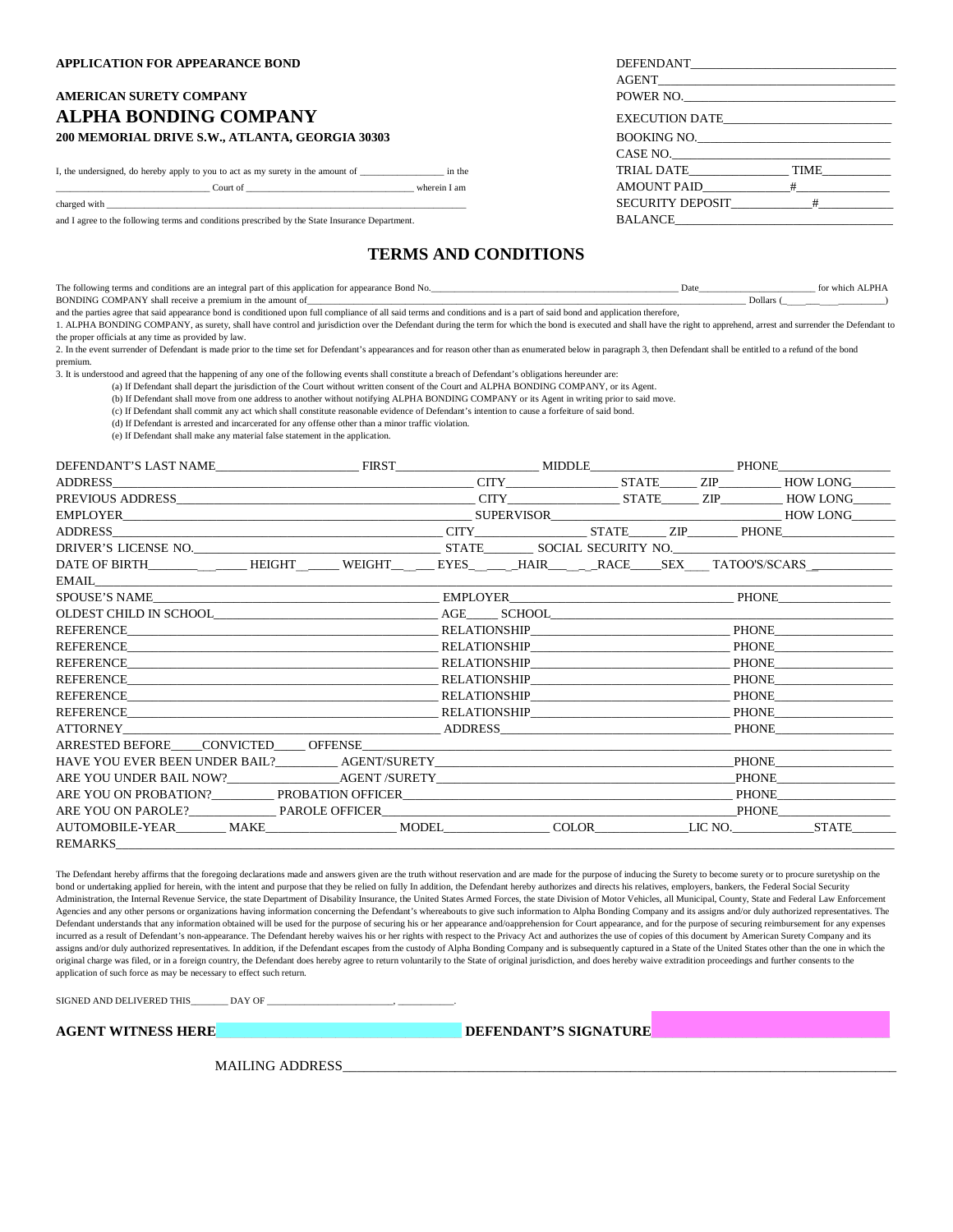### **AMERICAN SURETY COMPANY ALPHA BONDING COMPANY** AGENT **200 MEMORIAL DRIVE S.W., ATLANTA, GA 30303** POWER NO.\_\_\_\_\_\_\_\_\_\_\_\_\_\_\_\_\_\_\_\_\_\_\_\_\_\_\_\_\_\_\_\_\_\_

**INDEMNITY AGREEMENT**

| <b>DEFENDANT</b> |  |
|------------------|--|
|                  |  |

EXECUTION DATE\_\_\_\_\_\_\_\_\_\_\_\_\_\_\_\_\_\_\_\_\_\_\_\_\_\_\_

LAST\_\_\_\_\_\_\_\_\_\_\_\_\_\_\_\_\_\_\_\_\_\_\_\_\_ FIRST\_\_\_\_\_\_\_\_\_\_\_\_\_\_\_\_\_\_\_\_\_\_\_\_\_ MIDDLE\_\_\_\_\_\_\_\_\_\_\_\_\_\_\_\_\_\_\_\_\_\_\_\_\_ PHONE\_\_\_\_\_\_\_\_\_\_\_\_\_\_\_\_\_\_\_\_\_\_\_\_\_\_\_\_\_\_\_\_\_ DRIVER'S LICENSE NO.\_\_\_\_\_\_\_\_\_\_\_\_\_\_\_\_\_\_\_\_\_\_\_ STATE\_\_\_\_\_\_\_\_ SOCIAL SECURITY NO.\_\_\_\_\_\_\_\_\_\_\_\_\_\_\_\_\_\_\_\_\_\_\_ DATE OF BIRTH\_\_\_\_\_\_\_\_\_\_\_\_\_\_\_ ADDRESS\_\_\_\_\_\_\_\_\_\_\_\_\_\_\_\_\_\_\_\_\_\_\_\_\_\_\_\_\_\_\_\_\_\_\_\_\_\_\_\_\_\_\_\_\_\_\_\_\_\_\_ CITY\_\_\_\_\_\_\_\_\_\_\_\_\_\_\_\_\_\_\_\_ STATE\_\_\_\_\_\_\_\_ ZIP\_\_\_\_\_\_\_\_\_\_ HOW LONG?\_\_\_\_\_\_\_\_\_ EMPLOYER\_\_\_\_\_\_\_\_\_\_\_\_\_\_\_\_\_\_\_\_\_\_\_\_\_\_\_\_\_\_\_\_\_\_\_\_\_\_\_\_\_\_\_\_\_\_\_\_\_\_\_\_\_\_\_\_\_\_\_\_\_\_\_\_\_\_ PHONE\_\_\_\_\_\_\_\_\_\_\_\_\_\_\_\_\_\_\_\_\_\_\_\_\_\_\_\_\_\_ HOW LONG?\_\_\_\_\_\_\_\_ ADDRESS\_\_\_\_\_\_\_\_\_\_\_\_\_\_\_\_\_\_\_\_\_\_\_\_\_\_\_\_\_\_\_\_\_\_\_\_\_\_\_\_\_\_\_\_\_\_\_\_\_\_\_ CITY\_\_\_\_\_\_\_\_\_\_\_\_\_\_\_\_\_\_\_\_ STATE\_\_\_\_\_\_\_\_ ZIP\_\_\_\_\_\_\_\_\_\_ EMAIL ADDRESS\_\_\_\_\_\_\_\_\_\_\_\_\_\_\_\_\_\_\_\_\_\_\_\_\_\_\_\_\_\_\_\_\_\_\_\_\_\_\_\_\_\_\_\_\_\_\_\_\_\_\_\_\_\_\_\_\_\_\_\_\_\_\_\_\_\_\_\_\_\_\_\_\_\_\_\_\_\_\_\_\_\_\_\_\_\_\_\_\_\_\_\_\_\_\_\_\_\_\_\_\_\_\_\_\_\_\_\_\_\_\_\_\_\_\_\_\_\_\_ SPOUSE'S LAST NAME THE FIRST THE RESERVE THAT HE RESERVED AT A PHONE OF BIRTH THE PHONE EMPLOYER\_\_\_\_\_\_\_\_\_\_\_\_\_\_\_\_\_\_\_\_\_\_\_\_\_\_\_\_\_\_\_\_\_\_\_\_\_\_\_\_\_\_\_\_\_\_\_\_\_\_\_\_\_\_\_\_\_\_\_\_\_\_\_\_\_\_ PHONE\_\_\_\_\_\_\_\_\_\_\_\_\_\_\_\_\_\_\_\_\_\_\_\_\_\_\_\_\_\_ HOW LONG?\_\_\_\_\_\_\_\_ AUTOMOBILE-YEAR\_\_\_\_\_\_\_\_ MAKE\_\_\_\_\_\_\_\_\_\_\_\_\_\_\_\_\_\_\_\_\_\_ MODEL\_\_\_\_\_\_\_\_\_\_\_\_\_\_\_\_\_\_\_\_ COLOR\_\_\_\_\_\_\_\_\_\_\_\_ LIC NO.\_\_\_\_\_\_\_\_\_\_\_\_ STATE\_\_\_\_\_\_ HOME: BUY\_\_\_\_\_RENT\_\_\_\_\_LEASE\_\_\_\_\_ FROM WHOM?\_\_\_\_\_\_\_\_\_\_\_\_\_\_\_\_\_\_\_\_\_\_\_\_\_\_\_\_\_\_\_\_\_\_\_\_\_\_\_\_\_\_\_\_\_\_\_\_\_\_\_\_\_\_\_\_ PHONE\_\_\_\_\_\_\_\_\_\_\_\_\_\_\_\_\_\_\_\_ REFERENCE\_\_\_\_\_\_\_\_\_\_\_\_\_\_\_\_\_\_\_\_\_\_\_\_\_\_\_\_\_\_\_\_\_\_\_\_\_\_\_\_\_\_\_\_ RELATIONSHIP\_\_\_\_\_\_\_\_\_\_\_\_\_\_\_\_\_\_\_\_\_\_\_\_\_\_\_\_\_\_\_\_\_\_\_\_\_ PHONE\_\_\_\_\_\_\_\_\_\_\_\_\_\_\_\_\_\_\_\_ REFERENCE\_\_\_\_\_\_\_\_\_\_\_\_\_\_\_\_\_\_\_\_\_\_\_\_\_\_\_\_\_\_\_\_\_\_\_\_\_\_\_\_\_\_\_\_ RELATIONSHIP\_\_\_\_\_\_\_\_\_\_\_\_\_\_\_\_\_\_\_\_\_\_\_\_\_\_\_\_\_\_\_\_\_\_\_\_\_ PHONE\_\_\_\_\_\_\_\_\_\_\_\_\_\_\_\_\_\_\_\_ REFERENCE\_\_\_\_\_\_\_\_\_\_\_\_\_\_\_\_\_\_\_\_\_\_\_\_\_\_\_\_\_\_\_\_\_\_\_\_\_\_\_\_\_\_\_\_ RELATIONSHIP\_\_\_\_\_\_\_\_\_\_\_\_\_\_\_\_\_\_\_\_\_\_\_\_\_\_\_\_\_\_\_\_\_\_\_\_\_ PHONE\_\_\_\_\_\_\_\_\_\_\_\_\_\_\_\_\_\_\_\_ REFERENCE\_\_\_\_\_\_\_\_\_\_\_\_\_\_\_\_\_\_\_\_\_\_\_\_\_\_\_\_\_\_\_\_\_\_\_\_\_\_\_\_\_\_\_\_ RELATIONSHIP\_\_\_\_\_\_\_\_\_\_\_\_\_\_\_\_\_\_\_\_\_\_\_\_\_\_\_\_\_\_\_\_\_\_\_\_\_ PHONE\_\_\_\_\_\_\_\_\_\_\_\_\_\_\_\_\_\_\_\_ REFERENCE\_\_\_\_\_\_\_\_\_\_\_\_\_\_\_\_\_\_\_\_\_\_\_\_\_\_\_\_\_\_\_\_\_\_\_\_\_\_\_\_\_\_\_\_ RELATIONSHIP\_\_\_\_\_\_\_\_\_\_\_\_\_\_\_\_\_\_\_\_\_\_\_\_\_\_\_\_\_\_\_\_\_\_\_\_\_ PHONE\_\_\_\_\_\_\_\_\_\_\_\_\_\_\_\_\_\_\_\_ REFERENCE\_\_\_\_\_\_\_\_\_\_\_\_\_\_\_\_\_\_\_\_\_\_\_\_\_\_\_\_\_\_\_\_\_\_\_\_\_\_\_\_\_\_\_\_ RELATIONSHIP\_\_\_\_\_\_\_\_\_\_\_\_\_\_\_\_\_\_\_\_\_\_\_\_\_\_\_\_\_\_\_\_\_\_\_\_\_ PHONE\_\_\_\_\_\_\_\_\_\_\_\_\_\_\_\_\_\_\_\_

**IMPORTANT!** AMERICAN SURETY COMPANY accepts and authorizes its representatives to accept only specific forms of collateral as security.

**THIS ACCEPTABLE COLLATERAL IS LIMITED TO:**

accordance with applicable state law.

1. **CASH** including cashier's checks, money orders and certified checks;

2. Properly assigned **SAVINGS ACCOUNTS** represented by passbooks, or properly assigned **CERTIFICATES OF DEPOSIT**;

3. Approved and properly assigned **STOCKS AND BONDS**;

4. **REAL ESTATE** evidenced by properly executed mortgages, deeds of trust or confessions of judgment in favor of AMERICAN SURETY COMPANY in

**IMPORTANT!** Representatives are not authorized to accept and AMERICAN SURETY COMPANY is not responsible for any type of form of collateral other than collateral enumerated above.

#### **YOU ARE ASSUMING SPECIFIC OBLIGATIONS-READ CAREFULLY!**

\_\_\_\_\_\_\_\_\_\_\_\_\_\_\_\_\_\_\_\_\_\_\_\_\_\_\_\_\_\_\_\_\_\_\_\_\_\_\_\_\_\_\_\_\_\_\_\_\_\_\_\_\_\_\_\_\_\_\_\_\_\_\_\_\_\_\_\_\_\_\_\_\_\_\_\_\_\_\_\_\_\_\_\_\_\_\_\_\_\_\_\_\_\_\_\_\_\_\_\_\_\_\_\_\_\_\_\_\_\_\_\_\_\_\_\_\_\_\_\_\_\_\_\_\_\_\_\_\_\_\_\_\_\_\_\_\_\_\_\_\_\_\_\_\_\_\_\_\_\_\_\_\_\_Dollars (\$\_\_\_\_\_\_\_\_\_\_\_\_\_\_\_\_\_)

This **AGREEMENT** is made by and between the undersigned Defendant, Indemnitors, and American Surety Company through its duly authorized Agent **ALPHA BONDING COMPANY**

**WHEREAS**, American Surety Company(hereinafter called "Surety"), at the request of the Indemnitor has or is about to become Surety on an appearance bond for Defendant in the sum of

by its certain bond executed on power of attorney number(s)\_

**NOW, THEREFORE,** in consideration of the mutual promises and covenants contained herein, the parties jointly and severally agree as follows:

1. That the Indemnitors will have Defendant forthcoming before the Court named on said Bond at the time(s) therein fixed, and at such other times as may be ordered by the Court.

2. For goods and valuable consideration, the undersigned principal and/or indemnitor agree(s) to indemnify and hold harmless the Surety Company or its agent for all losses not otherwise prohibited by law or by rules of the Department of Insurance. The indemnitors will at all times indemnify and save the Surety harmless from and against any and all claims, demands, liabilities, costs, charges, counsel fees, expenses, suits, orders, judgments, adjudications, whatsoever which the Surety shall or may for any cause sustain or incur, by reason of Surety having executed said Bond or undertaking, and will, upon demand, place the Surety in funds to meet all such claims demands, liabilities, costs, charges, counsel fees, expenses, suits, orders judgments, or adjudications against it, by reason of its Suretyship, and before the Surety shall be required to pay the same.

3. The Indemnitors agree not to make, or attempt, any transfer of property, real or personal, in which they may have to may acquire any interest, and they agree that the Surety shall have a lien upon all property of Indemn for sums due Surety or for which Surety has or may become liable by reason of having executed the Bond referred to herein.

4. That the voucher, or any other evidence of any payment made by the Surety, by reason of this Suretyship, shall, in itself, be conclusive evidence of such payment as to the Indemnitors, their estate, and those entitled t share in their estate, and their successors and assigns.

5. That the Surety may withdraw, at any time provided by law, from its Suretyship upon the Bond or undertaking herein, without liability to any party.

6. That Indemnitors' liability to Surety is not limited to the Bond referred to herein, but shall apply to all other bonds or undertakings issued by Surety at the request of Indemnitors.

7. That Indemnitors' obligations and indemnities as contained herein shall not terminate upon exoneration of the bond or undertaking but shall continue until such time that Surety is relieved of all duties, demands, liabil obligations, costs or expenses in any way related thereto.

8. That the waiver by Surety of any breach of any term or condition herein shall not be deemed a waiver of same of any subsequent breach of the same term or condition, and that failure of any Indemnitor to comply with the terms and conditions herein shall not act as or be construed as a release or waiver as to the remaining Indemnitor who shall remain liable and bound by all provisions of this Agreement.

9. This Agreement shall be construed and enforced under the laws of the State of Georgia. In the event any of the provisions of this Agreement as inconsistent with the laws of this State, this Agreement, as to these provis only, shall be null and void, and the remainder shall be enforced with the same effect as though such provisions were omitted.

10. The use of the plural herein shall include the singular. Obligations of the Indemnitors shall be joint and several and the provisions of this Agreement shall be binding upon Indemnitors' heirs, successors, representati and assigns.

**IN WITNESS WHEREOF**, the parties have executed this Agreement this \_\_\_\_\_\_\_\_\_\_\_\_\_\_\_\_\_ day of \_\_\_\_\_\_\_\_\_\_\_\_\_\_\_\_\_\_\_\_\_\_\_\_\_\_\_\_\_\_\_\_\_\_\_\_\_, 20\_\_\_\_\_\_\_\_\_\_\_\_.

The undersigned Defendant and Indemnitor(s) acknowledge receipt of this Financial Statement and Indemnity Agreement and have received a copy of all other documents signed relating to the bond(s).

#### **WITNESSES:**

|                                                                                                                                                                                                                                | <b>Signature of Defendant</b>                        |                                                                      |  |  |  |
|--------------------------------------------------------------------------------------------------------------------------------------------------------------------------------------------------------------------------------|------------------------------------------------------|----------------------------------------------------------------------|--|--|--|
|                                                                                                                                                                                                                                | $\mathbf X$                                          |                                                                      |  |  |  |
|                                                                                                                                                                                                                                | <b>Signature of Indemnitor</b>                       |                                                                      |  |  |  |
| STATE OF                                                                                                                                                                                                                       | <b>GEORGIA</b>                                       |                                                                      |  |  |  |
| <b>COUNTY OF</b>                                                                                                                                                                                                               | <b>FULTON</b>                                        |                                                                      |  |  |  |
| On this day of the contract of the contract of the contract of the contract of the contract of the contract of the contract of the contract of the contract of the contract of the contract of the contract of the contract of |                                                      |                                                                      |  |  |  |
|                                                                                                                                                                                                                                |                                                      | , to me known to be the person(s) described in and who, executed the |  |  |  |
|                                                                                                                                                                                                                                | thereupon acknowledged to me that executed the same. |                                                                      |  |  |  |
| <b>My Commission Expires</b>                                                                                                                                                                                                   | Notary Public                                        |                                                                      |  |  |  |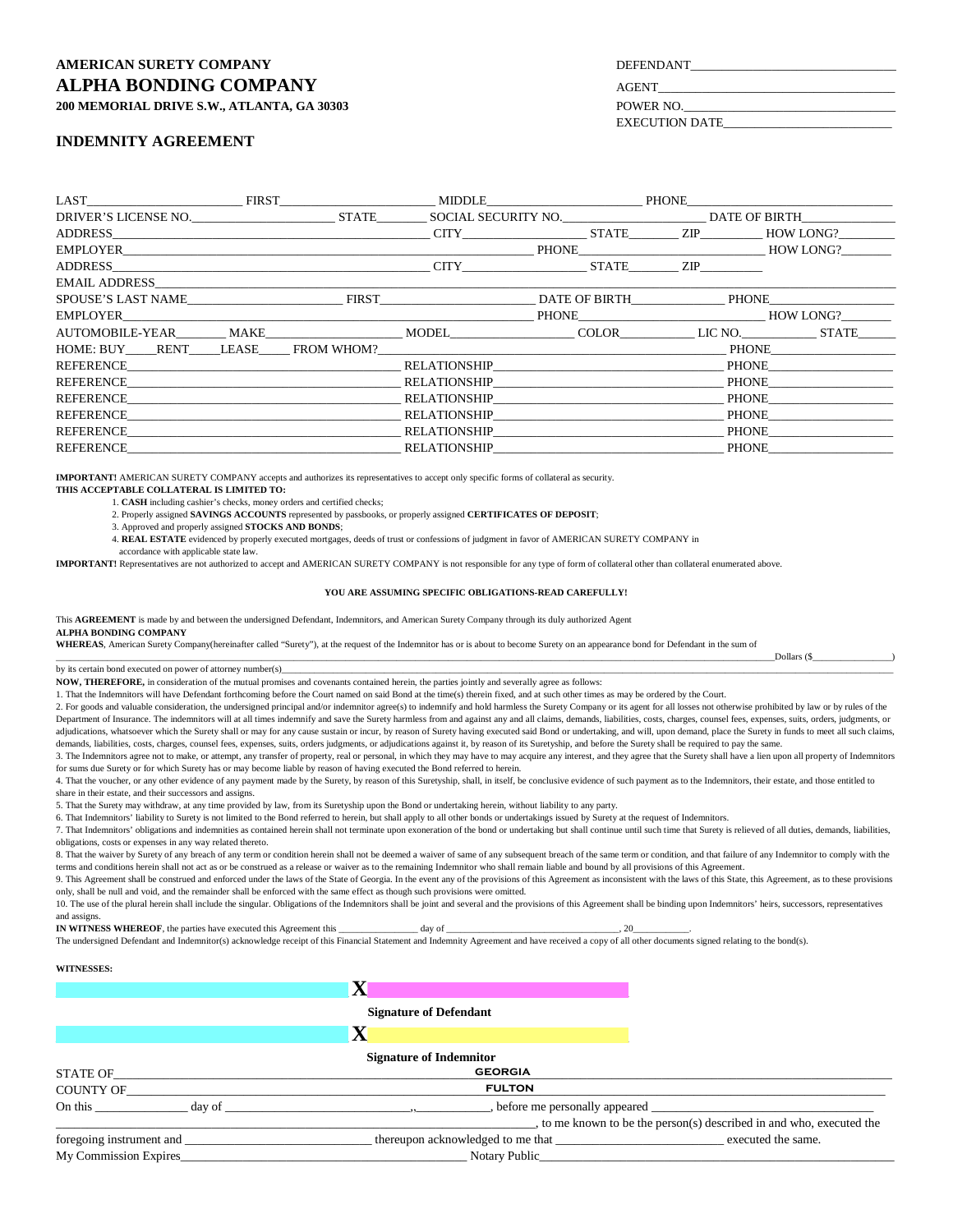## **ALPHA BONDING COMPANY 200 MEMORIAL DRIVE S.W., ATLANTA, GEORGIA 30303**

DATE\_\_\_\_\_\_\_\_\_\_\_\_\_\_\_\_\_\_\_\_\_\_\_

I UNDERSTAND THAT IS SIGNING THE BOND FOR \_\_\_\_\_\_\_\_\_\_\_\_\_\_\_\_\_\_\_\_\_\_\_\_\_\_\_\_\_\_\_\_\_\_\_\_\_\_\_\_\_\_\_\_\_\_\_\_\_\_\_\_\_ IN THE AMOUNT OF \_\_\_\_\_\_\_\_\_\_\_\_\_\_\_\_\_\_\_\_\_\_\_\_\_\_\_\_\_\_ THAT I AGREE TO MAKE SURE THE SUBJECT IN IN COURT FOR ALL APPEARANCES UNTIL COURT DISPOSITION IS FINAL. IF SUBJECT IS INCARCERATED IN ANOTHER FACILITY OR CANNOT APPEAR THAT I WILL MAKE THE APPEARANCE FOR AND ADVISE THE COURT OF HIS/HER REASON FOR NON-APPEARANCE.

I UNDERSTAND THAT IF I STILL FAIL TO PERFORM THIS DUTY AND A RULE NISI ORDER IS SIGNED AND DELIVERED TO THE BONDING COMPANY BY THE JUDGE THAT ANY SECURITY MONEY PAID IS NON-REFUNDABLE FOR ANY REASON. I ALSO UNDERSTAND THAT IF SUBJECT OWES A BALANCE TO THE BONDING COMPANY THAT I CAN BE HELD RESPONSIBLE FOR THIS AMOUNT.

I AGREE TO RE-PAY THIS MONEY WITHIN 30 DAYS OF THE NON-APPEARANCE IN COURT UNLESS OTHER ARRANGEMENTS HAVE BEEN MADE WITH MANAGEMENT.

I UNDERSTAND IN SIGNING THAT SECURITY MONEY WILL BE GIVEN BACK AFTER 14 WORKING DAYS FROM THE SETTLED DATE OF THE CASE. THE SECURITY MONEY IS GIVEN BACK TUESDAY THROUGH THURSDAY FROM 9A.M. TO 3P.M.

CO-SIGNER\_\_\_\_\_\_\_\_\_\_\_\_\_\_\_\_\_\_\_\_\_\_\_\_\_\_\_\_\_\_\_\_\_\_\_\_\_\_\_\_\_\_\_\_\_\_\_\_\_\_\_\_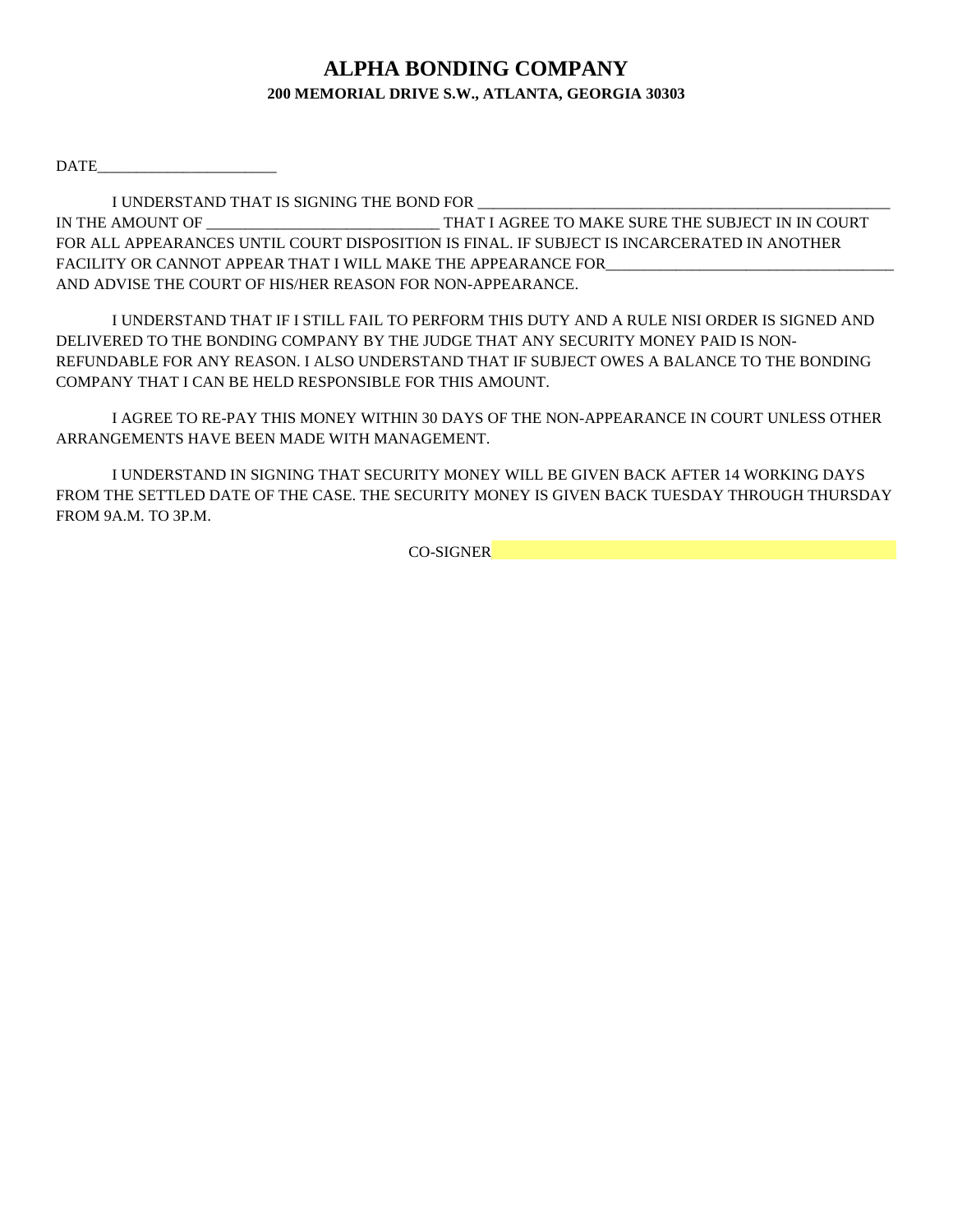## **ALPHA BONDING COMPANY 200 MEMORIAL DRIVE S.W., ATLANTA, GEORGIA 30303**

I understand and agree that you, as my Bail Agent, shall have control and jurisdiction of me during the term for which the bond is executed and that you will have the right to surrender me on this Bond at any time that you may desire, as provided by law. I further agree and understand that I will not leave the jurisdiction of the County without the permission of the Bondsman, nor commit any further offenses that will subject me in any subsequent arrest by any authority, nor fail to pay any premium due. I will notify promptly my Bondsman of any change of address(es) and carefully comply with all specific instructions given to me by my Bondsman. Further, I understand and agree that failure to comply with any of the herein contained conditions shall be cause for immediate surrender without any liabilities for the return of any premium. "Persons on Federal Bonds have other restrictions of the Court" for good and valuable consideration, the undersigned principal hereby agrees to indemnify and save harmless 100% Bonding Company, as surety, from any loss that they may sustain as a consequence and incident to the execution of the foregoing and that principal hereby acknowledges that if the foregoing surety shall be required to make payment of any such sum in connection with the execution of the foregoing Bond, that he/she is responsible and admits herein his/her indebtedness in the said surety.

## **CONSENT**

I, HEREBY, authorize ALPHA BONDING COMPANY, and/or its assigns to receive any criminal history record information pertaining to me which may be in the files of any Federal, State, or Local criminal justice agency in the United States or any Foreign country. I further authorize ALPHA BONDING COMPANY, and/or its assigns to receive any drivers or other license, Department of Labor, Social Security Administration, telephone company or other utility company, medical hospital, postal office, apartment or homeowner lease purchase, employers, credit history, bank savings and loan, finance company, attorney/legal services, scholastic, license plate and any other information or records, pertaining to me which may be in the files of any individual company, and Federal, State, Local or Foreign governmental agency. This includes, but is not limited to, all Federal and State privacy acts, such as the family education rights ad privacy act. I understand that all information obtained will be used for criminal investigation against myself in the event that I do not appear in Court and agree that his/her consent shall be valid until such time as case has been disposed. In addition to authorizing ALPHA BONDING COMPANY, and or its assigns, to receive all above information records. I authorize all above entities to release such information records to ALPHA BONDING COMPANY, and/or its assigns. Any entities releasing information records shall be held harmless from all liabilities by myself.

|                       |             | FULL NAME (PRINT) |              |                                                                                                                                                                                                                                | <b>DATE</b>                                                                                                                                           |              |  |  |
|-----------------------|-------------|-------------------|--------------|--------------------------------------------------------------------------------------------------------------------------------------------------------------------------------------------------------------------------------|-------------------------------------------------------------------------------------------------------------------------------------------------------|--------------|--|--|
| <b>STREET ADDRESS</b> |             |                   |              |                                                                                                                                                                                                                                |                                                                                                                                                       |              |  |  |
| DOB                   | <b>RACE</b> | <b>SEX</b>        | <b>SSN</b>   |                                                                                                                                                                                                                                | DRIVER'S LICENSE NO.                                                                                                                                  | <b>STATE</b> |  |  |
| <b>VEH YEAR</b>       | <b>MAKE</b> |                   | <b>MODEL</b> | <b>COLOR</b>                                                                                                                                                                                                                   | LIC NO.                                                                                                                                               | <b>STATE</b> |  |  |
| DEFENDANT'S SIGNATURE |             |                   |              |                                                                                                                                                                                                                                | <b>NOTARY</b>                                                                                                                                         |              |  |  |
| <b>WITNESS</b>        |             |                   |              |                                                                                                                                                                                                                                |                                                                                                                                                       |              |  |  |
| (indemnitor)          |             |                   |              | (Principal)                                                                                                                                                                                                                    |                                                                                                                                                       | is the true  |  |  |
|                       |             |                   |              |                                                                                                                                                                                                                                | As Indemnitor, I am responsible for the accuracy and truthfulness of the information so listed on the Bond. I have received a copy of this affidavit. |              |  |  |
|                       |             |                   |              | This day of day of the contract of the contract of the contract of the contract of the contract of the contract of the contract of the contract of the contract of the contract of the contract of the contract of the contrac |                                                                                                                                                       |              |  |  |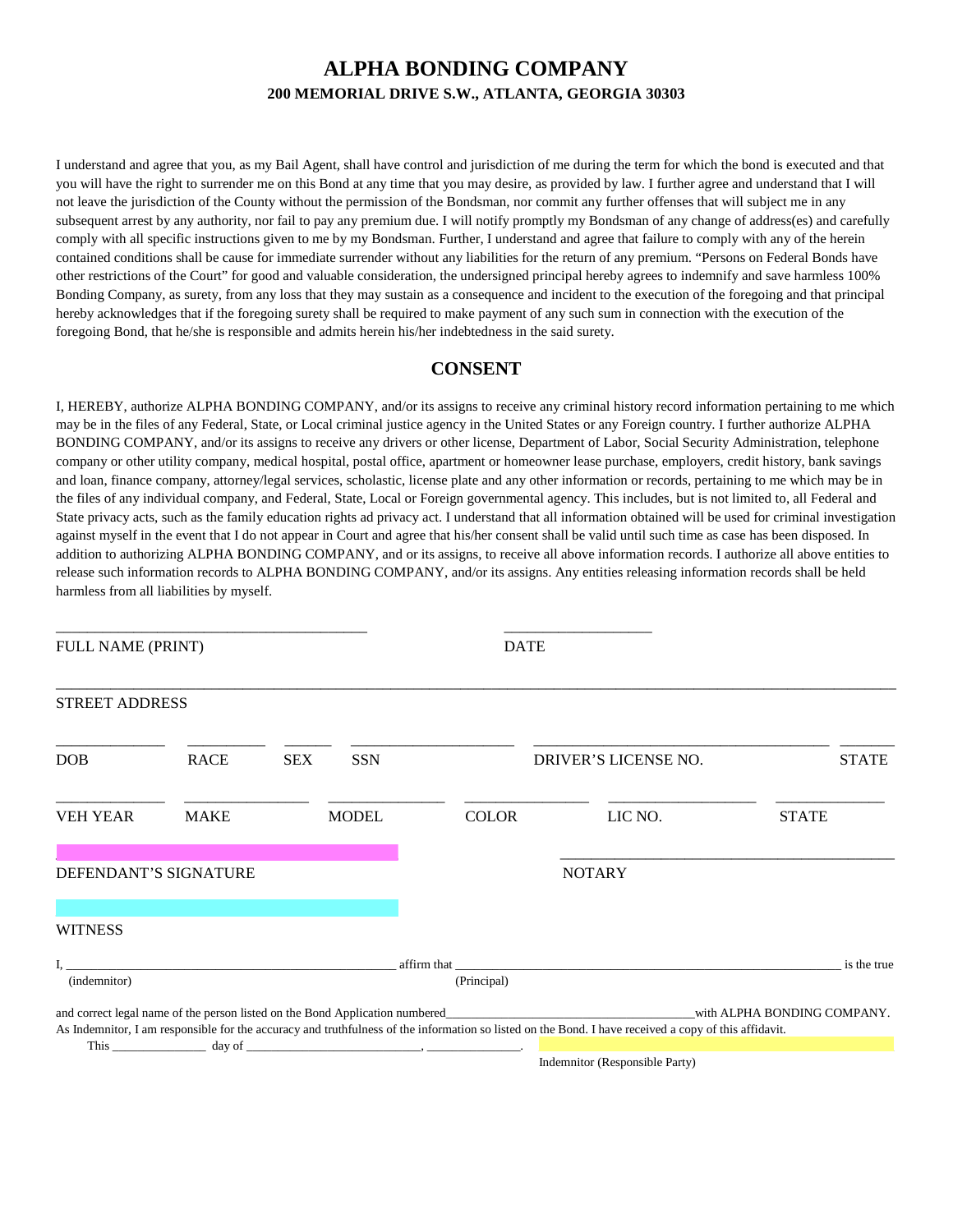## **ALPHA BONDING COMPANY 200 MEMORIAL DRIVE S.W., ATLANTA, GEORGIA 30303**

## **NOTICE**

TO ALL PERSONS CO-SIGNING ON A BOND…

**YOUR OBLIGATIONS ARE:** IF THE PERSON FAILS TO APPEAR IN COURT:

- 1. TO BRING THE PERSON BACK TO THE BONDING COMPANY IF THIS CANNOT BE ACCOMPLISHED…
- 2. YOU WILL BE REQUIRED TO PAY A BAIL ENFORCEMENT AGENT A MINIMUM FEE OF \$300.00 OR 12% OF THE TOTAL BOND, WHICH EVER IS GREATER TO LOCATED THIS PERSON AND SURRENDER THIS PERSON BACK TO JAIL IF THIS CANNOT BE ACCOMPLISHED…
- 3. YOU WILL BE REQUIRED TO PAY THE BOND IN FULL PLUS ANY COURT COSTS AND/OR ATTORNEY FEES WITHIN 30 DAYS OF THE DATE OF FORFEITURE.

INDEMNITOR\_\_\_\_\_\_\_\_\_\_\_\_\_\_\_\_\_\_\_\_\_\_\_\_\_\_\_\_\_\_\_\_\_\_\_\_\_\_\_\_\_\_

## **NOTICE**

IF ANYONE GIVES FALSE INFORMATION ABOUT THE DEFENDANT OR THEMSELVES AS CO-SIGNERS, THEY WILL BE PROSECUTED FOR PERJURY IN SUPERIOR COURT FOR FALSIFYING A LEGAL DOCUMENT. ALSO, BE SURE TO GET A RECEIPT FOR ANY MONEY PAID.

DATE EXECUTIVE INDEMNITOR

AGENT\_\_\_\_\_\_\_\_\_\_\_\_\_\_\_\_\_\_\_\_\_\_\_\_\_\_\_\_\_\_\_\_\_ DEFENDANT\_\_\_\_\_\_\_\_\_\_\_\_\_\_\_\_\_\_\_\_\_\_\_\_\_\_\_\_\_\_\_\_\_\_\_\_\_\_\_\_\_\_\_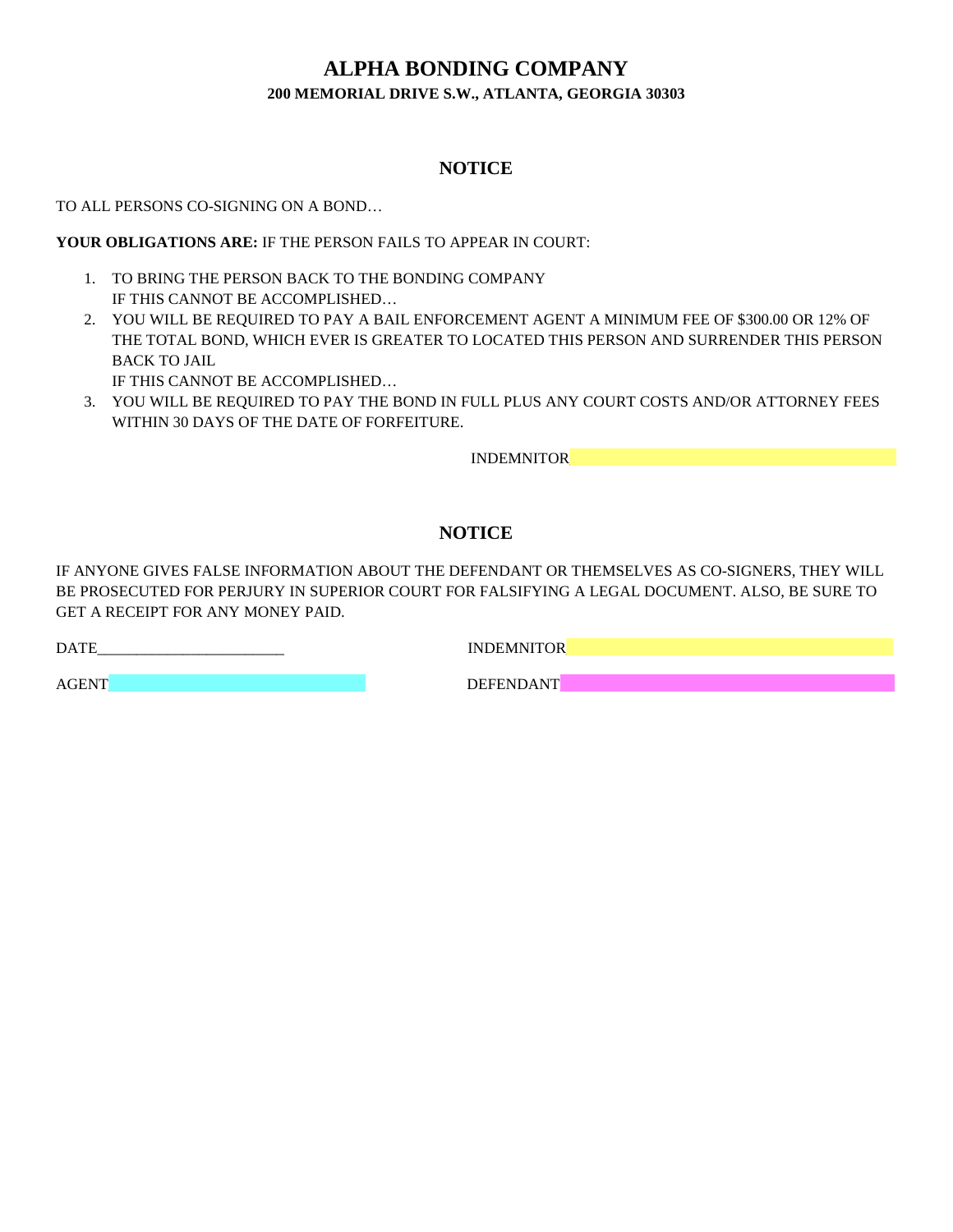# **ALPHA BONDING COMPANY 200 MEMORIAL DRIVE S.W., ATLANTA, GA 30303**

## **PAYMENT PLAN AGREEMENT**

| YOUR FIRST PAYMENT WILL BE DUE ON FOR FOR AND EVERY                                                   |  |  |
|-------------------------------------------------------------------------------------------------------|--|--|
| ___________________________________THEREAFTER UNTIL PAID IN FULL. YOU AGREE THAT THE BALANCE IS TO BE |  |  |
| PAID IN FULL NO LONGER THAN ________________________                                                  |  |  |
|                                                                                                       |  |  |

### **PROMISSORY NOTE**

| DOLLARS PAYABLE AT VALUE RECEIVED WITH INTEREST ACCRUING UNTIL PAID 15%                       |  |  |
|-----------------------------------------------------------------------------------------------|--|--|
| PER ANNUM, WITH ALL COSTS OF COLLECTION, INCLUDING THIRTY PERCENT (30% AS ATTORNEY'S FEES, IF |  |  |
| COLLECTED BY LAW OR THROUGH AN ATTORNEY). AND EACH OF US, WHETHER PRINCIPAL, SECURITY,        |  |  |
| GUARANTOR, ENDORSER OR OTHER PARTY HERETO, HEREBY SEVERALLY WAIVES AND RENOUNCES EACH         |  |  |
| FOR HIMSELF AND FAMILY, ANY AN ALL HOMESTEAD OR EXEMPTION RIGHTS EITHER OF US OR THE          |  |  |
| FAMILY OF EITHER OF US. MAY HAVE UNDER OR BY VIRTUE OF CONSTITUTION OR LAWS OF GEORGIA. ANY   |  |  |
| OTHER STATE OF THE UNITED STATES, AS AGAINST THIS DEBT OR ANY RENEWAL THEREOF, AND EACH       |  |  |
| FURTHER WAIVES DEMAND, PROTEST AND NOTICE OF DEMAND, PROTEST AND NON-PAYMENT. GIVEN           |  |  |
|                                                                                               |  |  |

WITNESS\_\_\_\_\_\_\_\_\_\_\_\_\_\_\_\_\_\_\_\_\_\_\_\_\_\_\_\_\_\_\_\_\_\_\_\_\_\_\_\_\_\_\_\_ DEFENDANT\_\_\_\_\_\_\_\_\_\_\_\_\_\_\_\_\_\_\_\_\_\_\_\_\_\_\_\_\_\_\_\_\_\_\_\_

INDEMNITOR\_\_\_\_\_\_\_\_\_\_\_\_\_\_\_\_\_\_\_\_\_\_\_\_\_\_\_\_\_\_\_\_\_\_\_